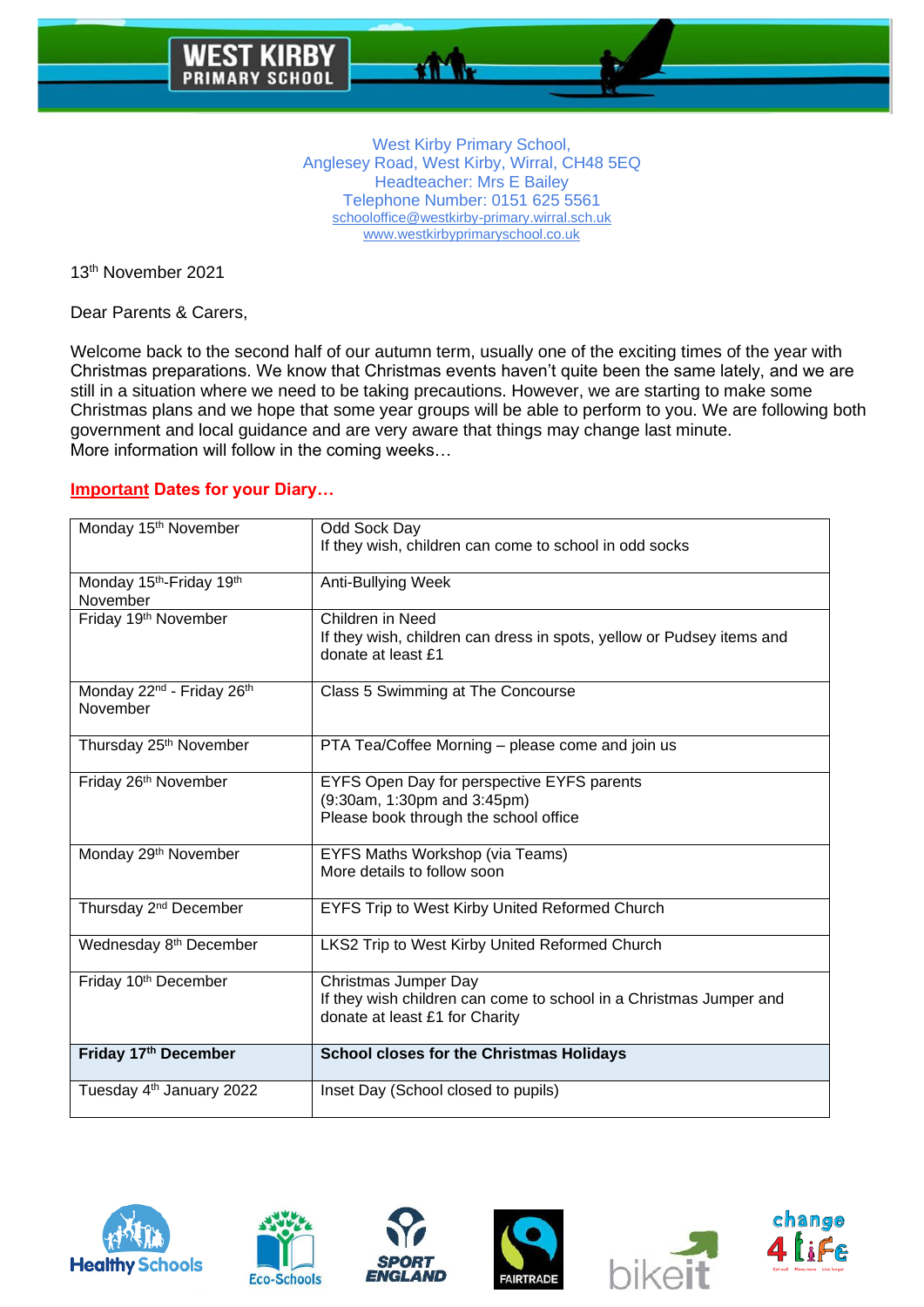## **Relationships and Health Education (RHE)…**

I would like to draw your attention to our new RHE policy, which was approved by our Governing Body in the Summer Term. All primary schools are now required to teach Relationships Education and have a corresponding policy, which we have published on our website.

To support our teaching and learning with this part of the curriculum we are using the Coram Life Education SCARF programme. SCARF provides us with a clear age-appropriate framework of planning and assessment. SCARF is a whole school approach and ensures that we are meeting all of the DfE requirements for statutory Relationships and Health Education.

The acronym SCARF stands for **S**afety, **C**aring, **A**chievement, **R**esilience and **F**riendship.

We invite you to read through our new policy and become familiar with the content of this part of the curriculum. We welcome any thoughts, comments or questions during this consultation period to our school office email address. Emails will then be passed to myself and Mr Procter (PSHE Subject Lead).

WKPS Policies - [Click here to locate the RHE Policy](https://www.westkirbyprimaryschool.co.uk/website/policies-and-procedures/17370)

# **WKPS Sport…**

**Year 6, six a side Football Team -** On October 21st, the Year 6 team played in a tournament, organised by Tranmere Rovers Football Club, at Bidston Tennis Centre. They won this tournament and went through to the finals on the 11<sup>th</sup> November. The competition was of a high standard and they came 3<sup>rd</sup> out of 6 teams. More importantly, they played with enthusiasm, energy and great team spirit. They were fantastic role models for WKPS and it was an absolute pleasure to be with them. Mr O'Rourke and Mrs Burrows enjoyed the event just as much as the children, parents and grandparents.

**Year 3 / 4 Dodgeball -** On November 3rd, Miss O'Toole took a Dodgeball Team to compete against other schools. Once again, the team were successful and came joint first. The children played with great sportsmanship and a sense of fair play. Miss O'Toole was very proud of the way that they competed.

Please look out for photos of the school teams on our Twitter account.

May we take this opportunity to thank the parents and grandparents for taking the children to these events and for organising transport between families. Without that support, we could not attend sporting events and give the children these fantastic opportunities.

## **Attendance…**

As Autumn one came to a close, we have been monitoring attendance really carefully. I appreciate that in this current climate attendance is challenging and Covid situations can't be helped. However, if your child is fit and well they should be in school each day and on time. The whistle goes at 8:40am and the children can start to head into classes. Please can I remind you that school starts at **8:45am** and the children need to be sat down, and ready to learn by this time.

Well done to Redwing class last week, who were the winners of Attendance Ted with 99% attendance. *I wonder who it will be this week? We will find out on Monday.* 











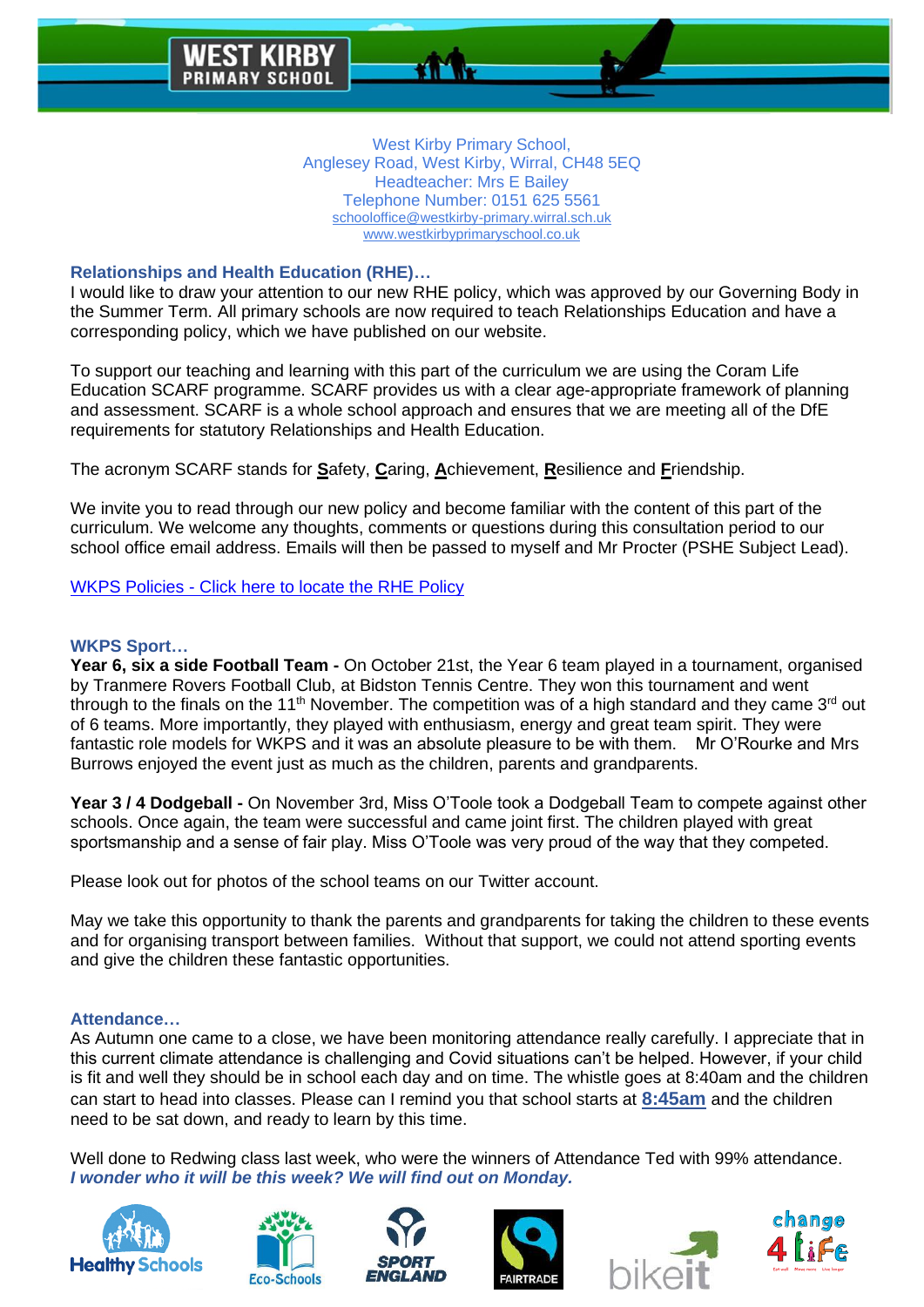**Autumn One** Attendance – we are aiming for every year group to be 97% and above.

| 96 % |
|------|
| 96 % |
| 95 % |
| 97 % |
| 95 % |
| 96 % |
| 91%  |
|      |

### **National Online Safety…**

It is really important to keep our children safe online and to ensure that we are educating them about how to stay safe online. The world of technology is progressing at a fast rate and as adults there is often a lot for us to understand and keep up to date with. Check out our monthly online safety newsletter for top tips and information this month. Click Here - [November Online Safety Newsletter](https://www.westkirbyprimaryschool.co.uk/website/online_safety_newsletters/572458) 

As a parent of WKPS you have FREE access to National Safety Online. If you haven't already created an account and explored this further, please use the link below.

To create your FREE account, please follow [https://nationalonlinesafety.com/enrol/west-kirby-primary](about:blank)[school](about:blank) and complete your details. When you're set up, you'll be able to set 'Parent/Carer' as your user type. Once logged in you will have access to Parents & Carers courses (presented by Myleene Klass), online clips, resources and weekly guides.

## **PTA…**

Our PTA continue to do a great job funding raising for our school. We are currently in the process are researching a new phonics scheme, which we will have in place in September 2022. The PTA are looking to support us with the funding of this. I would like to thank the PTA for their work in the first half term, they have already raised £1000 in a short space of time. However, this would not happen without you all supporting recent events that have been held – tea/coffee morning, pumpkin carving competition, jolly jars, spooky hair and the Halloween lucky dip.

Look out for many more exciting PTA events this half term…

### **Road Safety…**

The safety of all of our children is our priority. We are continuing to monitor Anglesey Road to ensure that the actions by everyone keeps our community safe. You may have seen the enforcement officer outside school recently, this is to support us during these busy times of the day. The children have been doing a brilliant job listening to Miss Bird on the crossing and ensuring that they wait until she is positioned in the centre of the road before crossing. We have been informed that Bridge Road is going to continue being closed into the new year. We can see that this is having an impact on Anglesey Road as there is increased traffic from the Grammar School as well. Unfortunately, Bridge Road is not safe to open and needs to undergo significant repairs, which will take time.